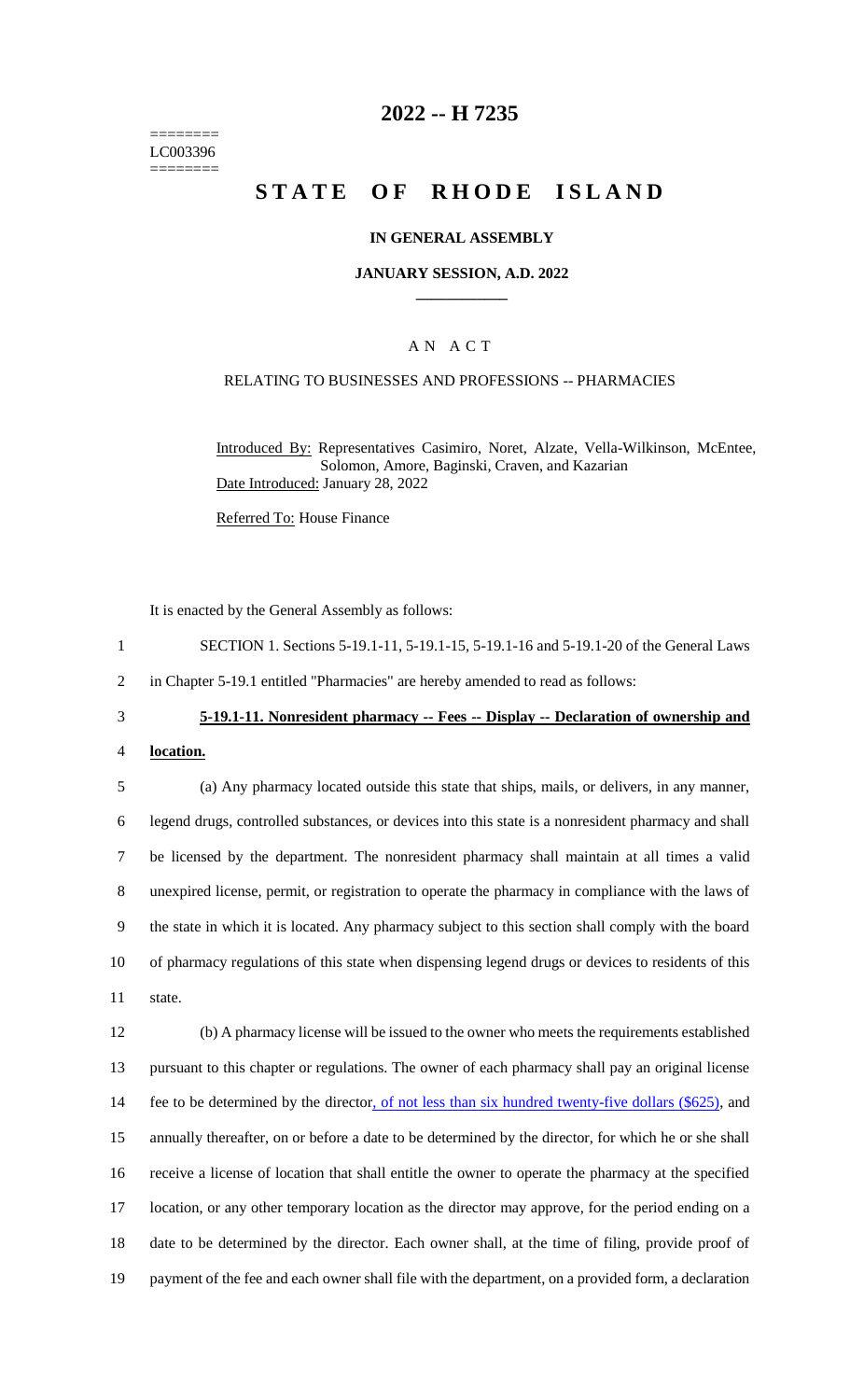of ownership and location. The declaration of ownership and location so filed shall be deemed presumptive evidence of ownership of the pharmacy mentioned in the form. A license shall be issued to the owner and premise listed on the form and shall not be transferred. A license issued pursuant to this section shall be the property of the state and loaned to the licensee and it shall be kept posted in a conspicuous place on the licensed premises. If a change in owner or premise listed in the form occurs, the license shall become null and void.

 (c) It shall be the duty of the owner to immediately notify the department of any proposed change of location or ownership.

 (d) In the event the license fee remains unpaid on the date due, no renewal or new license shall be issued except upon payment of the license renewal fee.

## **5-19.1-15. Pharmacy interns -- License -- Fees -- Renewals.**

 (a) Any person who is a graduate of an accredited program of pharmacy, or who is a student enrolled in at least the third year of a professional program of an accredited program of pharmacy, or any graduate of a foreign college of pharmacy who has obtained FPGEC certification may file an application for licensure as a pharmacy intern with the department. He or she shall be required to furnish any information that the board may, by regulation, prescribe and, simultaneously with the filling of the application, shall pay to the department a fee to be determined by the department. All licenses issued to pharmacy interns shall be valid for a period to be determined by the 19 department, however, pharmacy intern licenses shall be issued for a period of not less than five (5) 20 years, but in no instance shall the license be valid if the individual is no longer making timely progress toward graduation. No pharmacy student may serve an internship with a preceptor without holding a valid pharmacy intern license from the board of pharmacy.

 (b) To ensure adequate practical instruction, pharmacy internship experience as required under this chapter shall be obtained after licensure as a pharmacy intern by practice in any licensed pharmacy or other program meeting the requirements promulgated by regulation of the board, and shall include any instruction in the practice of pharmacy that the board by regulation shall prescribe. (c) Licensed pharmacy interns shall practice only under the immediate supervision of a

licensed pharmacist.

#### **5-19.1-16. Pharmacy technicians -- License -- Fees -- Renewals.**

 A pharmacy technician license shall be issued to any individual who meets the requirements established under this chapter or by regulations. The pharmacy technician shall file an application for licensure with the department and shall be required to furnish any information that the board may, by regulation, prescribe and, simultaneously with the filing of the application, shall pay a fee to the department to be determined by the department. All licenses issued to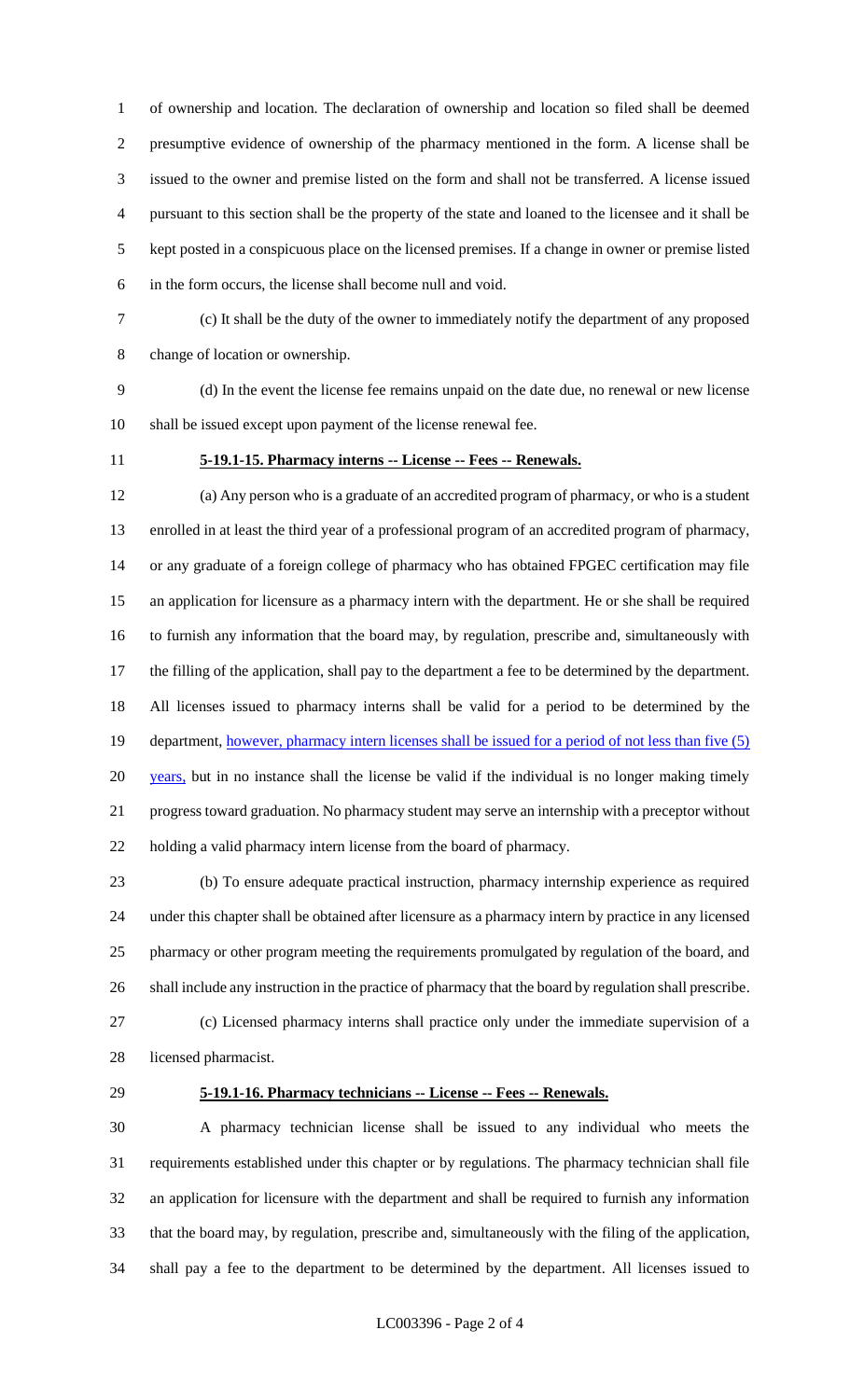1 pharmacy technicians shall be valid for a period to be determined by the department, however, 2 pharmacy technician licenses shall be issued for a period of not less than two (2) years. No 3 individual may serve as a pharmacy technician without holding a valid pharmacy technician license 4 from the board of pharmacy.

# 5 **5-19.1-20. License -- Renewal -- Fee display.**

6 Every licensed pharmacist who desires to practice pharmacy shall secure from the 7 department a license pursuant to the provisions of §§ 5-19.1-8 and 5-19.1-14, the fee for which 8 shall be determined by the director. The renewal fee shall also be determined in regulation by the 9 director and shall not be more than two hundred fifty dollars (\$250) biennially. Each licensing 10 period shall coincide with the continuing education requirement period, with the licensing period 11 starting on January 1 and ending on December 31 of each calendar year. The date of renewal may 12 be established by the director by regulation, and the department may by regulation extend the 13 duration of a licensing period. The current license shall be conspicuously displayed to the public in 14 the pharmacy to which it applies. 15 SECTION 2. This act shall take effect upon passage.

======== LC003396 ========